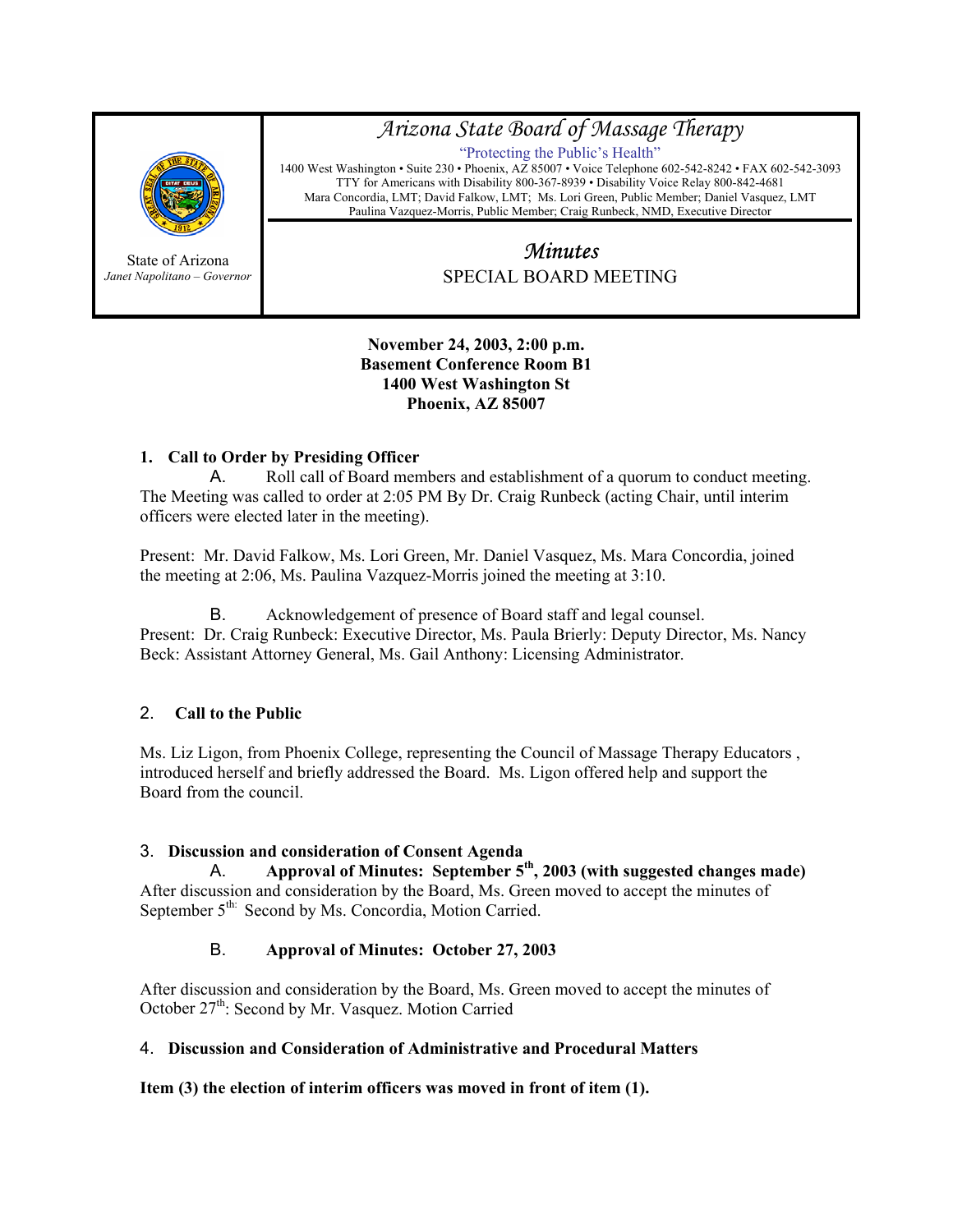## **The following offices will be held until the Election of officers at the January 26th Board Meeting.**

Ms. Green made a motion to nominate Ms. Mara Concordia as interim Chairman: Second by Mr. Vasquez, Motion carried.

Ms. Green made a motion to nominate Mr. Vasquez as Vice Chairman, Mr. Vasquez declined the nomination.

Ms. Green made a motion to nominate Mr. Falkow as Vice Chairman: Second by Mr. Vasquez, Motion carried.

## (1) **Legislation / Rules Update**

Dr. Craig Runbeck presented the legislation update to the Board. Dr. Runbeck informed the Board that Senator Allen had agreed to sponsor the bill. Dr. Runbeck also informed the Board that the only changes that occurred in the legislation package that the Board members addresses in the last meeting was to language on 32-4225; the added language was: when an initial license is approved, the Board may issue a pro-rated license for a period of  $6 - 24$  months. This language was added to give the Board the latitude it needed to spread out the work load on administrative staff. Also added was: a licensee is not required to complete Continuing Medical Education during the initial licensing period.

After discussion by the Board, Ms. Green moved to go into Executive session for legal advice; Second by Mr. Falkow, Motion carried.

Regular session began again at 2:42.

At 2:45 there was a short recess called.

The meeting returned to regular session at 2:47

Dr. Runbeck suggested the Board insert language under 32-4228: to the effect, that the school in another state would have to achieve regular approval (non-temporary approval) from the Private Post Secondary Education, or that states version of Private Post Secondary Education to be considered as accredited by this state.

After discussion and consideration by the Board, Mr. Vasquez moved to approve the proposed legislation package with the changes: Second by Mr. Falkow. Motion Carried.

Under R4-15-101 16 (a) Self Supportive. The Board discussed the possibilities of what the definition of Self Supportive would be, and how the applicant could show proof of being self supportive as a massage therapist. The Board agreed that the applicant should use US or State tax return documentation to show proof of self supportive. It was also discussed that the Board needs to give guidance to the applicant on the application form as to what is accepted as US or State tax return documentation.

After discussion and consideration by the Board, Mr. Vasquez moved to approve the proposed rules package with the changes: Second by Mr. Falkow. Motion Carried.